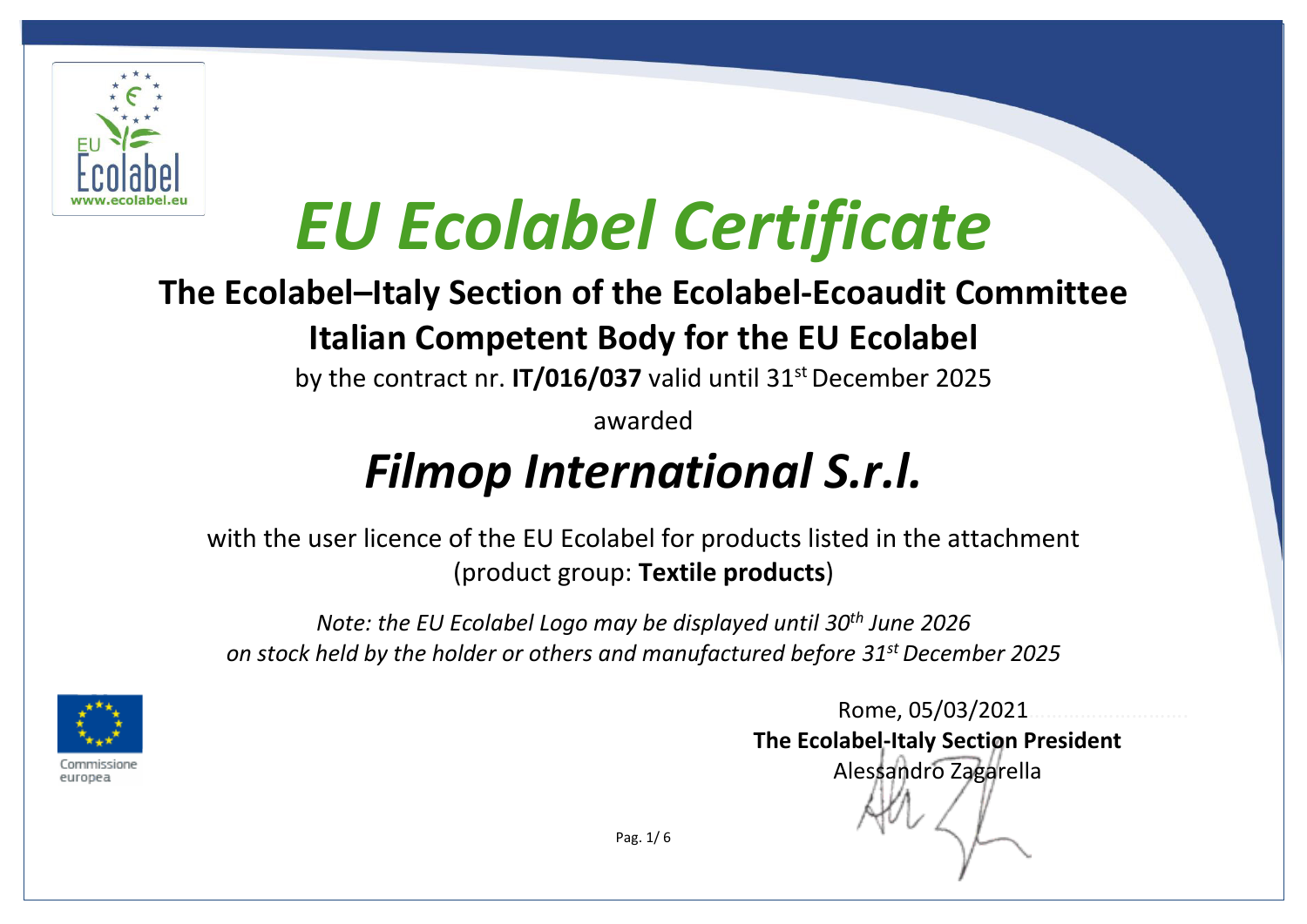

#### *Products awarded with the EU Ecolabel*

owner of the licence: *Filmop International S.r.l.*

contract nr.: **IT/016/037** valid until 31st December 2025

*the EU Ecolabel Logo may be displayed until 30th June 2026 on stock held by the holder or others and manufactured before 31st December 2025*

#### **TEXTILE PRODUCTS (IT/016/037)**

- SMART MOP 40X10 CM CON ETICHETTA "CLEAN & CLEVER" cm.40x10 03PN0409A00DA
- SMART MOP 40X10 CM CON ETICHETTA "CLEAN & CLEVER" cm.40x10 03PN0409A00DB
- SMART MOP 40X10 CM CON ETICHETTA "CLEAN & CLEVER" cm.40x10 03PN0409A00DC
- SMART MOP 40X10 CM CON ETICHETTA "CLEAN & CLEVER" cm.40x10 03PN0409A00DF
- RAPIDO SUPER frangia microfibra bianca supporto in velcro blu cm. 31x10 00PN0309A00DA
- RAPIDO SUPER frangia microfibra bianca supporto in velcro rosso cm. 31x10 00PN0309A00DB
- RAPIDO SUPER frangia microfibra bianca supporto in velcro giallo cm. 31x10 00PN0309A00DC
- RAPIDO SUPER frangia microfibra bianca supporto in velcro verde cm. 31x10 00PN0309A00DF
- RAPIDO SUPER frangia microfibra bianca supporto in velcro grigia cm. 31x10 00PN0309A00DE
- RAPIDO SUPER frangia microfibra bianca supporto in velcro blu cm. 41x10 00PN0409A00DA
- RAPIDO SUPER frangia microfibra bianca supporto in velcro rosso cm. 41x10 00PN0409A00DB
- RAPIDO SUPER frangia microfibra bianca supporto in velcro giallo cm. 41x10 00PN0409A00DC
- RAPIDO SUPER frangia microfibra bianca supporto in velcro verde cm. 41x10 00PN0409A00DF
- RAPIDO SUPER frangia microfibra bianca supporto in velcro grigia cm. 41x10 00PN0409A00DE
- RAPIDO SUPER frangia microfibra bianca supporto in velcro blu cm. 61x10 00PN0609A00DA
- RAPIDO SUPER frangia microfibra bianca supporto in velcro rosso cm. 61x10 00PN0609A00DB
- RAPIDO SUPER frangia microfibra bianca supporto in velcro giallo cm. 61x10 00PN0609A00DC
- RAPIDO SUPER frangia microfibra bianca supporto in velcro verde cm. 61x10 00PN0609A00DF
- RAPIDO SUPER frangia microfibra bianca supporto in velcro grigia cm. 61x10 00PN0609A00DE
- RAPIDO SUPER frangia microfibra bianca supporto in velcro blu cm. 87x10 00PN0809A00DA
- RAPIDO SUPER frangia microfibra bianca supporto in velcro rosso cm. 87x10 00PN0809A00DB
- RAPIDO SUPER frangia microfibra bianca supporto in velcro giallo cm. 87x10 00PN0809A00DC

 Rome, 05/03/2021………………………. **The Ecolabel-Italy Section President**  Alessandro Zagarella



Commissione europea

Pag. 2/ 6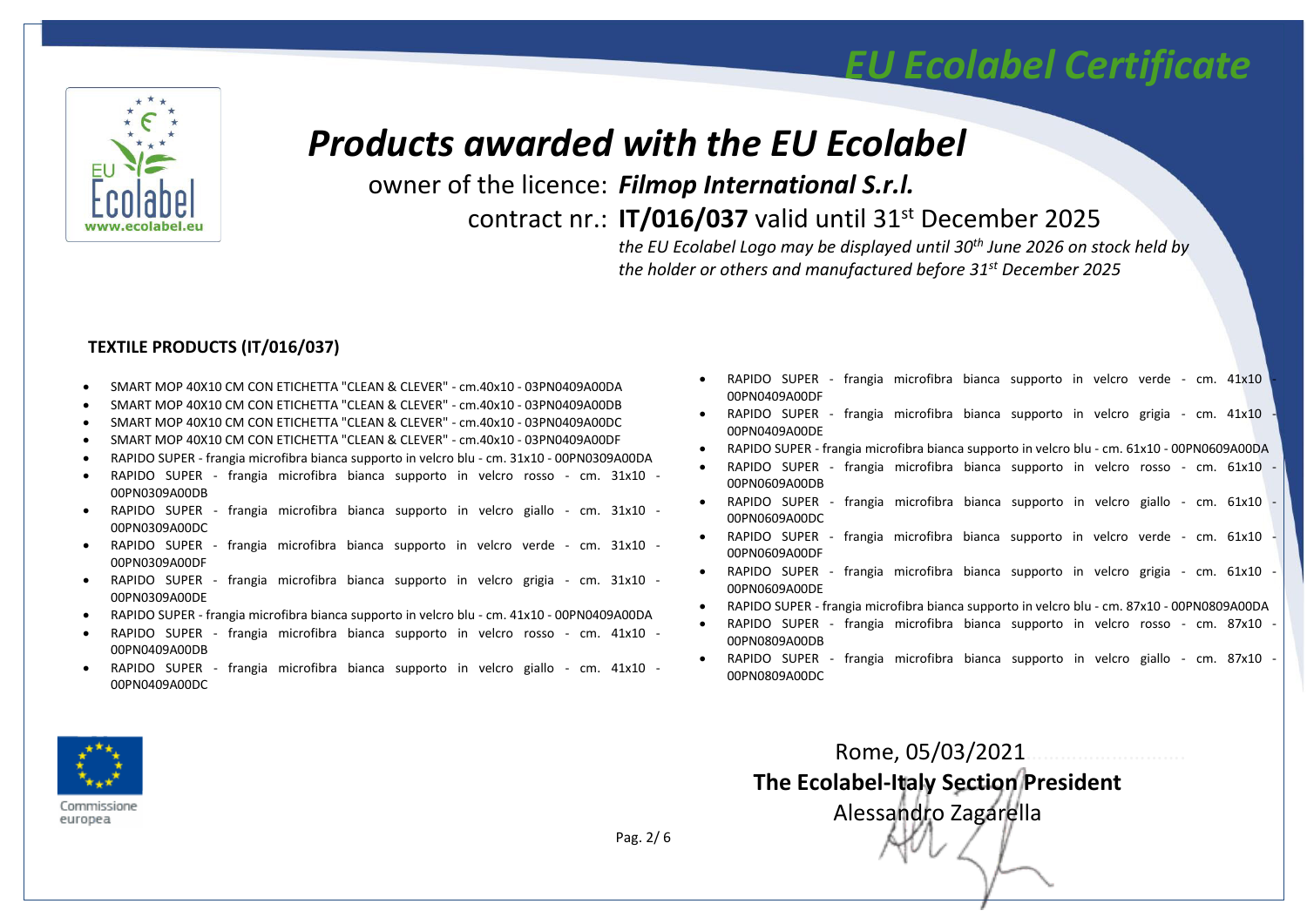

#### *Products awarded with the EU Ecolabel*

owner of the licence: *Filmop International S.r.l.*

contract nr.: **IT/016/037** valid until 31st December 2025

*the EU Ecolabel Logo may be displayed until 30th June 2026 on stock held by the holder or others and manufactured before 31st December 2025*

- RAPIDO SUPER frangia microfibra bianca supporto in velcro verde cm. 87x10 00PN0809A00DF
- RAPIDO SUPER frangia microfibra bianca supporto in velcro grigia cm. 87x10 00PN0809A00DE
- RAPIDO SUPER frangia microfibra bianca supporto in velcro blu cm.107x10 00PN1009A00DA
- RAPIDO SUPER frangia microfibra bianca supporto in velcro rosso cm.107x10 00PN1009A00DB
- RAPIDO SUPER frangia microfibra bianca supporto in velcro giallo cm.107x10 00PN1009A00DC
- RAPIDO SUPER frangia microfibra bianca supporto in velcro verde cm.107x10 00PN1009A00DF
- RAPIDO SUPER frangia microfibra bianca supporto in velcro grigia cm.107x10 00PN1009A00DE
- MASTER LUX- ricambio in cotone filato grosso, con attacco in plastica blu gr.170 000E2035
- MASTER LUX ricambio in cotone filato grosso, con attacco in plastica rosso gr.170 000E2035B
- MASTER LUX ricambio in cotone filato grosso, con attacco in plastica giallo gr.170 000E2035C
- MASTER LUX ricambio in cotone filato grosso, con attacco in plastica verde gr.170 000E2035F
- MASTER LUX ricambio in cotone filato grosso, con attacco in plastica blu gr.220 000E2036
- MASTER LUX ricambio in cotone filato grosso, con attacco in plastica rosso gr.220 000E2036B
- MASTER LUX ricambio in cotone filato grosso, con attacco in plastica giallo gr.220 000E2036C
- MASTER LUX ricambio in cotone filato grosso, con attacco in plastica verde gr.220 000E2036F
- MASTER LUX ricambio in cotone filato grosso, con attacco in plastica blu gr.280 000E2037
- MASTER LUX ricambio in cotone filato grosso, con attacco in plastica rosso gr.280 000E2037B
- MASTER LUX ricambio in cotone filato grosso, con attacco in plastica giallo gr.280 000E2037C
- MASTER LUX ricambio in cotone filato grosso, con attacco in plastica verde gr.280 000E2037F
- MASTER LUX ricambio in cotone filato grosso, con attacco in plastica blu gr.400 000E2045
- MASTER LUX ricambio in cotone filato grosso, con attacco in plastica rosso gr.400 000E2045B
- MASTER LUX ricambio in cotone filato grosso, con attacco in plastica giallo gr.400 000E2045C
- MASTER LUX ricambio in cotone filato grosso, con attacco in plastica verde gr.400 000E2045F
- mop in cotone open-end con supporto da 8 cm gr.350 000E6013
- mop in cotone open-end con supporto da 8 cm gr.400 000E6014
- mop in cotone open-end con supporto da 8 cm gr.460 000E6109
- mop in cotone open-end con supporto da 8 cm gr.500 000E6110

 Rome, 05/03/2021………………………. **The Ecolabel-Italy Section President**  Alessandro Zagarella



Commissione europea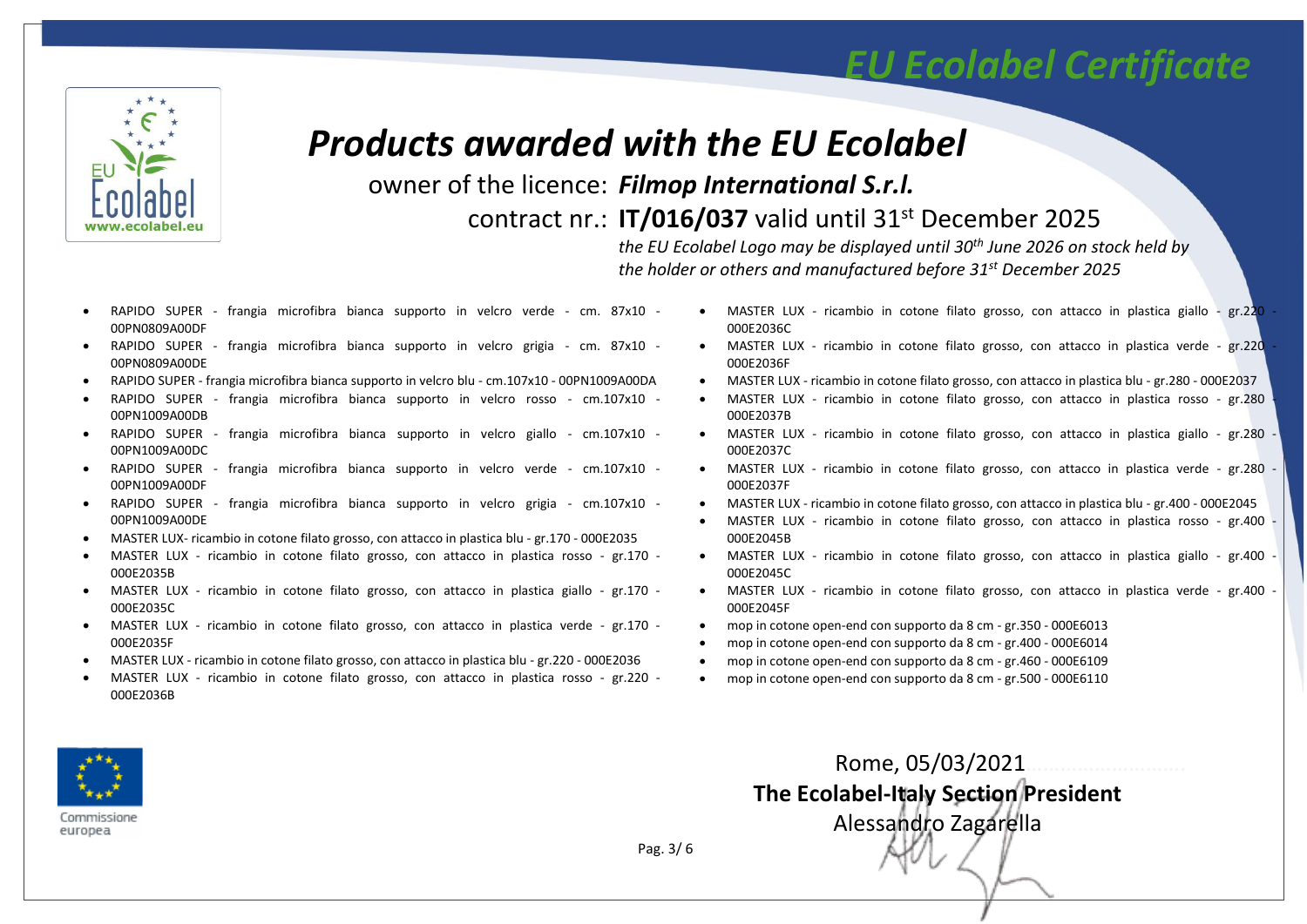

#### *Products awarded with the EU Ecolabel*

owner of the licence: *Filmop International S.r.l.*

contract nr.: **IT/016/037** valid until 31st December 2025

*the EU Ecolabel Logo may be displayed until 30th June 2026 on stock held by the holder or others and manufactured before 31st December 2025*

- mop in cotone open-end con supporto da 8 cm gr.550 000E6111
- mop in cotone open-end con supporto da 5 cm gr.350 000E6000
- mop in cotone open-end con supporto da 5 cm gr.400 000E6001
- mop in cotone "DAKO" con banda e fettuccia gr.350 000E6060
- mop in cotone "DAKO" con banda e fettuccia gr.400 000E6061
- mop in cotone "DAKO" con banda e fettuccia gr.450 000E6066
- mop in cotone "DAKO" con banda e fettuccia gr.500 000E6067
- mop in cotone "DAKO" con banda neutra e fettuccia gr.400 10006061
- mop in cotone open-end con supporto da 8 cm e banda gr.350 000E6015
- mop in cotone open-end con supporto da 8 cm e banda gr.400 000E6016
- mop in cotone open-end con supporto da 8 cm e banda gr.460 000E6112
- mop in cotone open-end con supporto da 8 cm e banda gr.500 000E6113
- RIC.FRANGIA IN MICROFIBRA BIANCA CON VELCRO BLU, 31X10, cod. 00PN0323A00DA
- RIC.FRANGIA IN MICROFIBRA BIANCA CON VELCRO ROSSO, 31X10, cod. 00PN0323A00DB
- RIC.FRANGIA IN MICROFIBRA BIANCA CON VELCRO GIALLO, 31X10, cod. 00PN0323A00DC
- RIC.FRANGIA IN MICROFIBRA BIANCA CON VELCRO VERDE, 31X10, cod. 00PN0323A00DF
- RIC.FRANGIA IN MICROFIBRA BIANCA CON VELCRO BLU, 41X10, cod. 00PN0423A00DA
- RIC.FRANGIA IN MICROFIBRA BIANCA CON VELCRO ROSSO, 41X10, cod. 00PN0423A00DB
- RIC.FRANGIA IN MICROFIBRA BIANCA CON VELCRO GIALLO, 41X10, cod. 00PN0423A00DC
- RIC.FRANGIA IN MICROFIBRA BIANCA CON VELCRO VERDE, 41X10, cod. 00PN0423A00DF
- RIC.FRANGIA IN MICROFIBRA BIANCA CON VELCRO BLU, 61X10, cod. 00PN0623A00DA
- RIC.FRANGIA IN MICROFIBRA BIANCA CON VELCRO ROSSO, 61X10, cod. 00PN0623A00DB
- RIC.FRANGIA IN MICROFIBRA BIANCA CON VELCRO GIALLO, 61X10, cod. 00PN0623A00DC
- RIC.FRANGIA IN MICROFIBRA BIANCA CON VELCRO VERDE, 61X10, cod. 00PN0623A00DF
- RIC.FRANGIA IN MICROFIBRA BIANCA CON VELCRO BLU, 87X10, cod. 00PN0823A00DA
- RIC.FRANGIA IN MICROFIBRA BIANCA CON VELCRO ROSSO, 87X10, cod. 00PN0823A00DB
- RIC.FRANGIA IN MICROFIBRA BIANCA CON VELCRO GIALLO, 87X10, cod. 00PN0823A00DC
- RIC.FRANGIA IN MICROFIBRA BIANCA CON VELCRO VERDE, 87X10, cod. 00PN0823A00DF
- RIC.FRANGIA IN MICROFIBRA BIANCA CON VELCRO BLU, 107x10, cod. 00PN1023A00DA
- RIC.FRANGIA IN MICROFIBRA BIANCA CON VELCRO ROSSO, 107x10, cod. 00PN1023A00DB
- RIC.FRANGIA IN MICROFIBRA BIANCA CON VELCRO GIALLO, 107x10, cod. 00PN1023A00DC
- RIC.FRANGIA IN MICROFIBRA BIANCA CON VELCRO VERDE, 107x10, cod. 00PN1023A00DF
- TWIST-TUFT frangia 30 cm in microfibra cordoncino tufting con sistema a velcro 31X10 0ETC0319A00
- TWIST-TUFT frangia 40 cm in microfibra cordoncino tufting con sistema a velcro 41X10 0ETC0419A00
- TWIST-TUFT frangia 60 cm in microfibra cordoncino tufting con sistema a velcro 61X10 0ETC0619A00
- TWIST-TUFT frangia 80 cm in microfibra cordoncino tufting con sistema a velcro 81X10 0ETC0819A00
- TWIST-TUFT frangia 100 cm in microfibra cordoncino tufting con sistema a velcro 101X10 0ETC1019A00
- TWIST-TUFT frangia 30 cm in microfibra cordoncino tufting con sistema a velcro bianco 31X10 0ETC0319A00DD

Rome, 05/03/2021……………………….

**The Ecolabel-Italy Section President**  Alessandro Zagarella



Commissione europea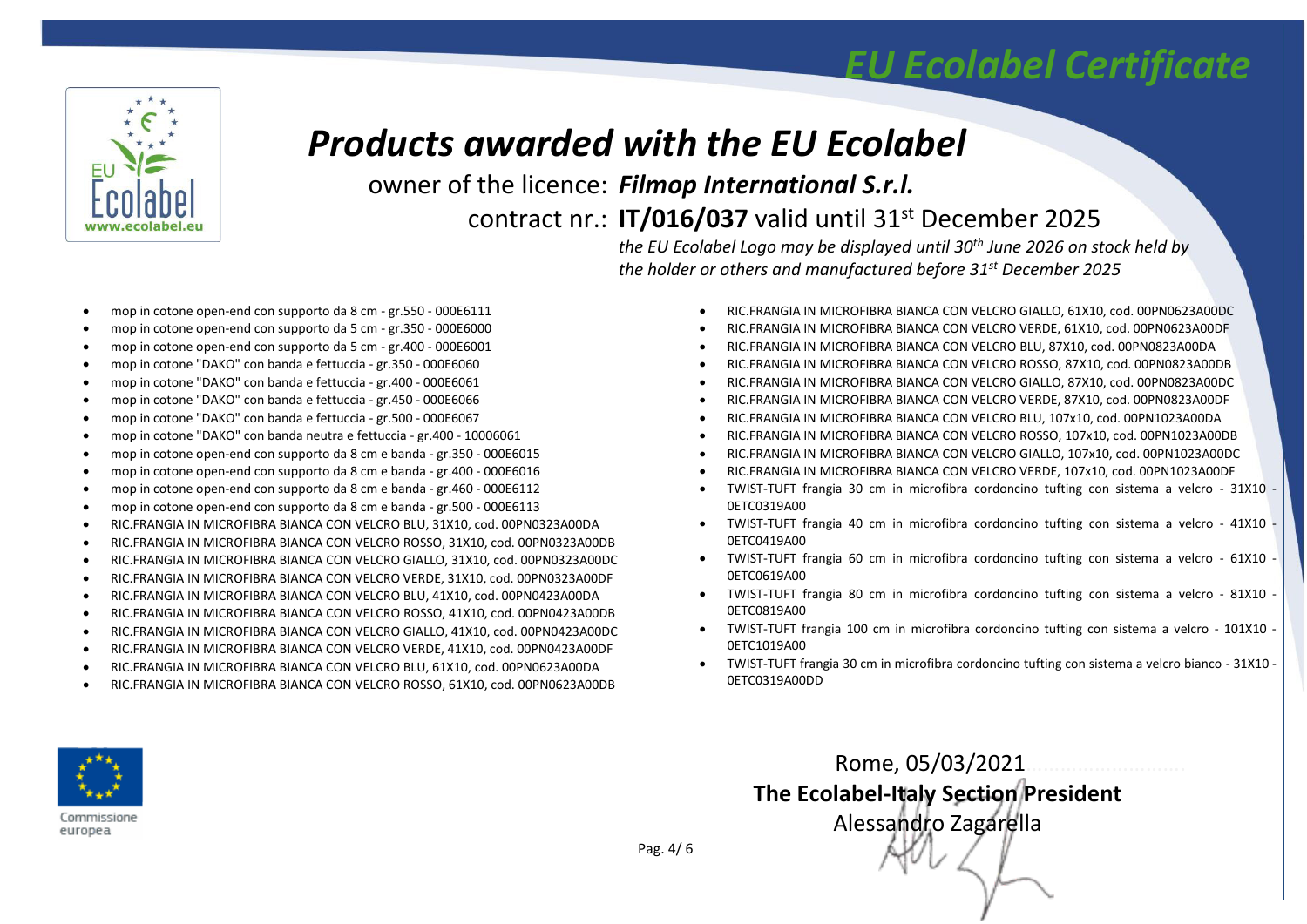

#### *Products awarded with the EU Ecolabel*

owner of the licence: *Filmop International S.r.l.*

contract nr.: **IT/016/037** valid until 31st December 2025

*the EU Ecolabel Logo may be displayed until 30th June 2026 on stock held by the holder or others and manufactured before 31st December 2025*

- TWIST-TUFT frangia 40 cm in microfibra cordoncino tufting con sistema a velcro bianco 41X10 0ETC0419A00DD
- TWIST-TUFT frangia 60 cm in microfibra cordoncino tufting con sistema a velcro bianco 61X10 0ETC0619A00DD
- TWIST-TUFT frangia 80 cm in microfibra cordoncino tufting con sistema a velcro bianco 81X10 0ETC0819A00DD
- TWIST-TUFT frangia 100 cm in microfibra cordoncino tufting con sistema a velcro bianco 101X10 - 0ETC1019A00DD
- MICRO-ACTIVA panno in microfibra con tasche cm.40x13 000EPN04012
- MICRO-ACTIVA panno in microfibra con tasche cm 50x16 000EPN06012
- MICRO-ACTIVA panno in microfibra con sistema a velcro cm 25x10 000EPN01010
- MICRO-ACTIVA panno in microfibra con sistema a velcro cm 30x10 000EPN02012
- MICRO-ACTIVA panno in microfibra con sistema a velcro cm 40x10 000EPN03012
- MICRO-ACTIVA panno in microfibra con sistema a velcro cm 60x10 000EPN03022
- PULI-BRUSH panno in microfibra blu-blu con tasche cm.40x13 0EPN0418B00A
- PULI-BRUSH panno in microfibra blu-rosso con tasche cm 40x13 0EPN0418B00B
- PULI-BRUSH panno in microfibra blu con supporto in velcro cm 40 0EPN0418A00A
- PULI-BRUSH panno in microfibra blu-rosso con supporto in velcro cm 40 0EPN0418A00B
- PULI- SCRUB panno in microfibra con tasche cm.40x13 000EPN04011
- PULI- SCRUB panno in microfibra con supporto in velcro cm 30 000EPN02011
- PULI- SCRUB panno in microfibra con supporto in velcro cm 40 000EPN03011
- PULI- SCRUB panno in microfibra con supporto in velcro cm 60 000EPN03021
- MICRO-ACTIVA panno in microfibra con tasche e alette 50X16 8016728322807
- GLOBO MICRO-ACTIVA panno in microfibra con micro alette 46x19,5 8016728322319
- SPEEDY MICRO-ACTIVA panno in microfibra con alette a due fori 40x13 8016728322296
- SPEEDY MICRO-ACTIVA panno in microfibra con alette a due fori 50x16 8016728322302
- DUO FACE WASH BASIC panno fronte retro in microfibra blu/blu 46x19,5 8016728322388
- DUO FACE WASH BASIC panno fronte retro in microfibra blu/rossa 46x19,5 8016728322395
- DUO FACE WASH BASIC panno fronte retro in microfibra rossa/rossa 46x19,5 8016728322401
- DUO FACE WASH BASIC panno fronte retro in microfibra gialla/gialla 46x19,5 8016728322418
- DUO FACE WASH BASIC panno fronte retro in microfibra verde/verde 46x19,5 8016728322425
- GLOBO PULI-SCRUB panno in microfibra con micro alette 40x13 8016728322333
- SPEEDY PULI-SCRUB panno in microfibra con alette a due fori 40x13 8016728322326
- GLOBO PULI-BRUSH panno in microfibra con micro alette 40x13 8016728322357
- SPEEDY PULI-BRUSH panno in microfibra con alette a due fori 40x13 8016728322340
- DUO FACE WASH BRUSH panno fronte retro in microfibra blu/blu 46x19,5 8016728322708
- GLOBO PULI-BRUSH panno in microfibra con micro alette 40x13 8016728322371

Rome, 05/03/2021……………………….

**The Ecolabel-Italy Section President**  Alessandro Zagarella

- SPEEDY PULI-BRUSH panno in microfibra rossa con alette a due fori 40x13 8016728322364
- DUO FACE WASH BRUSH panno fronte retro rosso in microfibra 46x19,5 8016728322715
- DUO FACE WASH BASIC BLU- BRUSH BLU panno fronte retro in microfibra 46x19,5 8016728322739
- DUO FACE WASH BASIC BLU- BRUSH ROSSO panno fronte retro in microfibra 46X19,5 8016728322753



Commissione europea